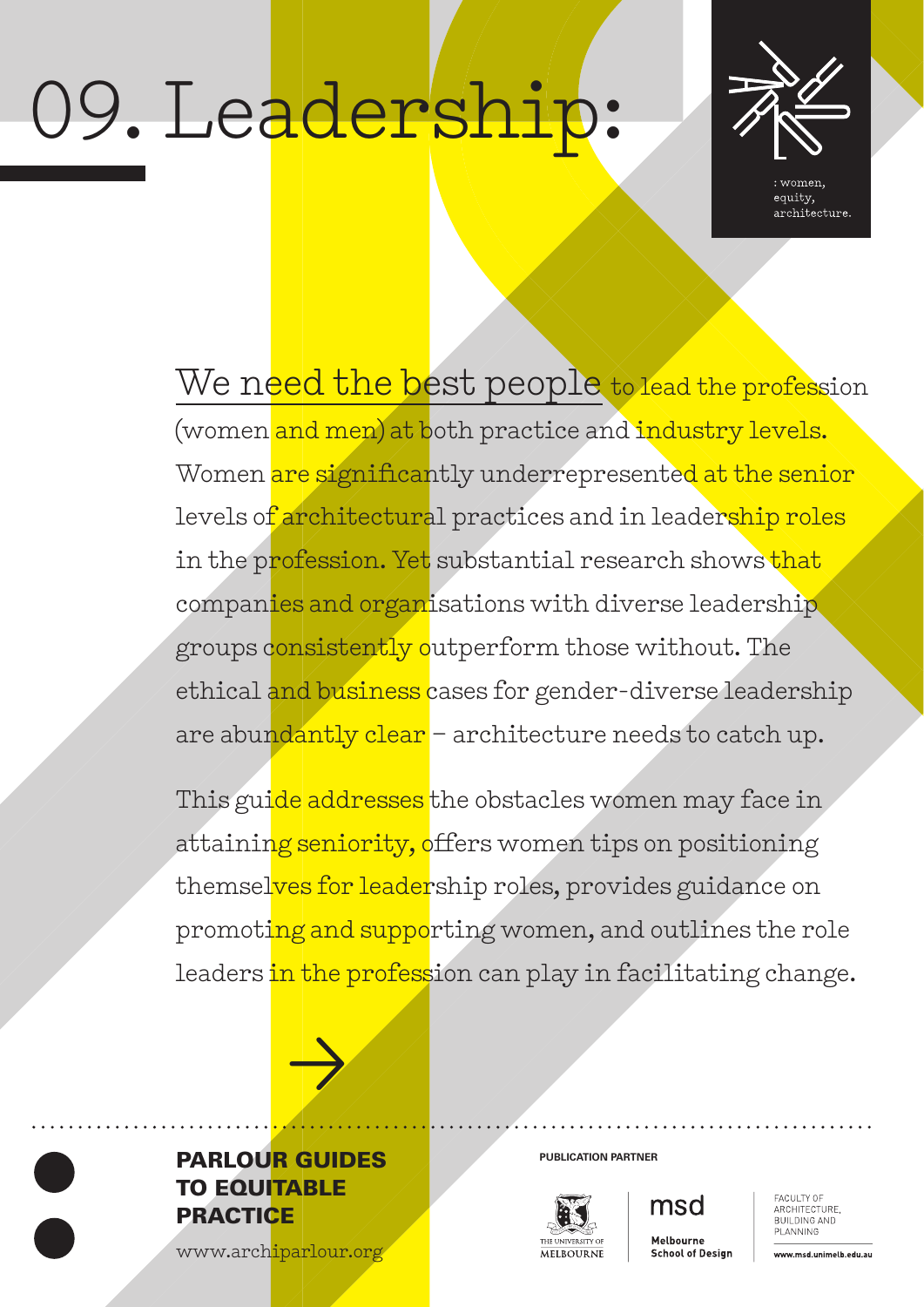

# What is leadership?

Leadership is a core professional skill in architecture, and architects use leadership skills on projects daily. However, it is a topic that is little discussed in research on the profession, and is not always considered in context of an architectural workplace.

Leadership vs management In a business setting, the terms 'leadership' and 'management' are often confused or used interchangeably. However, they're not the same thing. Managers look after a multitude of tasks. They plan, supervise, hire and fire. They're responsible for workflow and performance. They deal with the fine detail. But a leader's focus is often squarely on the big picture. The best leaders engage and inspire employees. They generate enthusiasm, increase motivation, and create a culture of trust, respect, teamwork and collaborative achievement. They give credit where it's due, develop strong relationships with employees, and work on developing the skills and careers of others. Sometimes managers are also leaders (but not always).

Leadership styles The stereotypical 'leader' is often an authoritarian, competitive character, or the biggest personality in the room. Unfortunately, this is the way many employers perceive the ideal leader, and they appoint senior roles accordingly. Many women may bring a different style to the table, which is not always valued. However, firms may be missing out on the very skills that are often the most effective. Successful leaders are often honest, trustworthy and genuine. They're the first in the fray when there's a problem, and they're not afraid to take the blame if something goes wrong. They are attuned to their employees and know how to get the best out of them.

#### Why don't more women reach the top?

The underrepresentation of women in leadership and senior management roles is a difficult and complex problem, but Australian research points to work/life demands and negative perceptions about women's leadership abilities as the key reasons behind the disparity.

Work/life balance Competing demands is one of the critical issues that still affects women much more than men. Women who seek to achieve a balance between their work and family are often perceived as lacking commitment to their work and career progression. When female architects embark on parenthood, they often find that their advancement slows, or stops altogether. Their commitment is called into question, and there is a perception that they will always prioritise family over work. Flexibility is often unavailable to those in senior roles, and talented women may have to knock back opportunities that are simply incompatible with family life. A lack of recognition of the inevitable disruption to a linear career path makes it hard to get that career back on track as family commitments ease.

Unconscious bias However, all women including those without children – are inevitably affected by the unconscious bias that has traditionally favoured men when it comes to leadership positions. There is still an all-too-common perception in some practices that women are not cut out to be leaders – that they lack the leadership qualities that senior roles require. In many workplaces, leadership is implicitly gendered, with traditional 'male' traits (such as confidence, decisiveness and assertiveness) trumping all others. In reality, there are many different leadership styles. While many women may bring a different leadership style and skillset to the table, it's no less legitimate or valuable.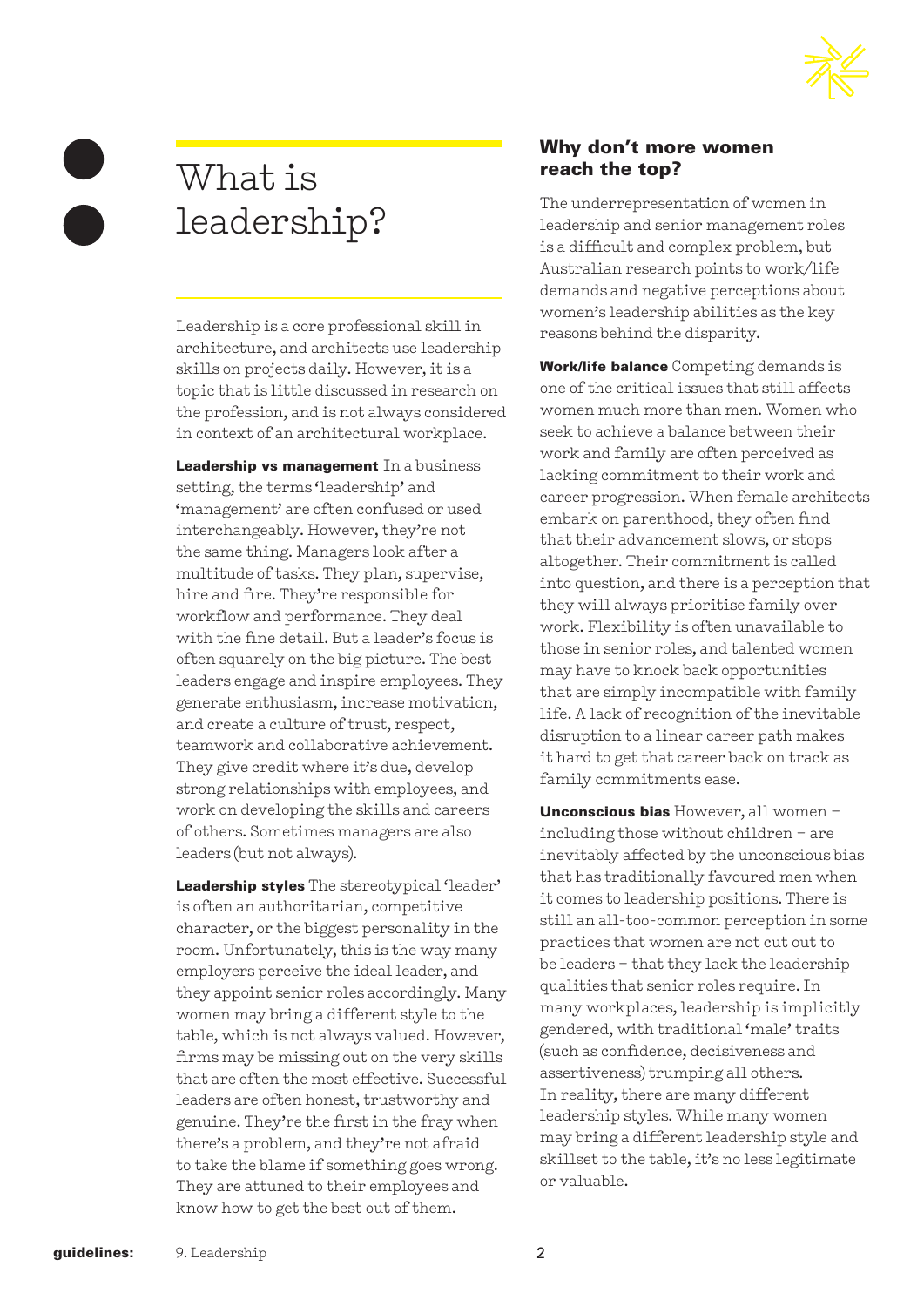

# Why does it matter?

The argument for gender equity in senior leadership roles is compelling, whether you look at it from a moral or a commercial point of view. It makes good business sense for practices to gain access to the entire talent pool – not just 50% – and to maximise the potential of all employees, regardless of gender, race or family background.

Recognising and valuing a diversity of leadership styles and perspectives also helps to avoid a 'group think' culture and encourages creative thinking and problem solving.

# **Practices**

There are clear correlations between gender diversity, innovation and competitive advantage. Gender diversity can also help promote and develop unfamiliar approaches to organisations, projects and problems.

There's a strong business case for increasing the number of women in leadership roles in architecture. Building strong female representation in the senior ranks can help encourage and sustain other women in the profession, leading to increased retention of staff within practices. Advancing women can ensure that practices are developing and leveraging their talent pool, maximising the productivity and personal satisfaction of all staff, and stemming the tide of women leaving architecture in frustration. Diversity and inclusiveness at a senior level is also a more accurate reflection of wider society, and helps to build a company's reputation in the marketplace, particularly as clients increasingly ask questions about the team. Often women drive a higher proportion of decisionmaking and spending – dismissing their perspective and abilities is an outdated view that may prove costly in the future.

# Employees

There remains a huge gap between the proportion of female architecture graduates and those represented in the formal leadership roles of architecture firms and the profession. Whether this is due to the work/life balance problem, a lack of confidence and persistence, or plain old garden-variety discrimination, the resulting stagnation or premature conclusion of many architectural careers is simply a waste of highly educated, talented staff. A higher proportion of women in senior roles will also undoubtedly have an important influence on women in the junior ranks, with more female mentors and role models providing inspiration and advice on realising career ambitions.

# The profession

With the profession facing challenging times we need outstanding leaders with diverse experiences – and this should include a much higher proportion of women.

The 2003 RIBA, report 'Why Women Leave the Profession', identified the lack of demographic diversity – in terms of gender, ethnicity and socio-economic diversity – as having a key role in negative perceptions of the profession.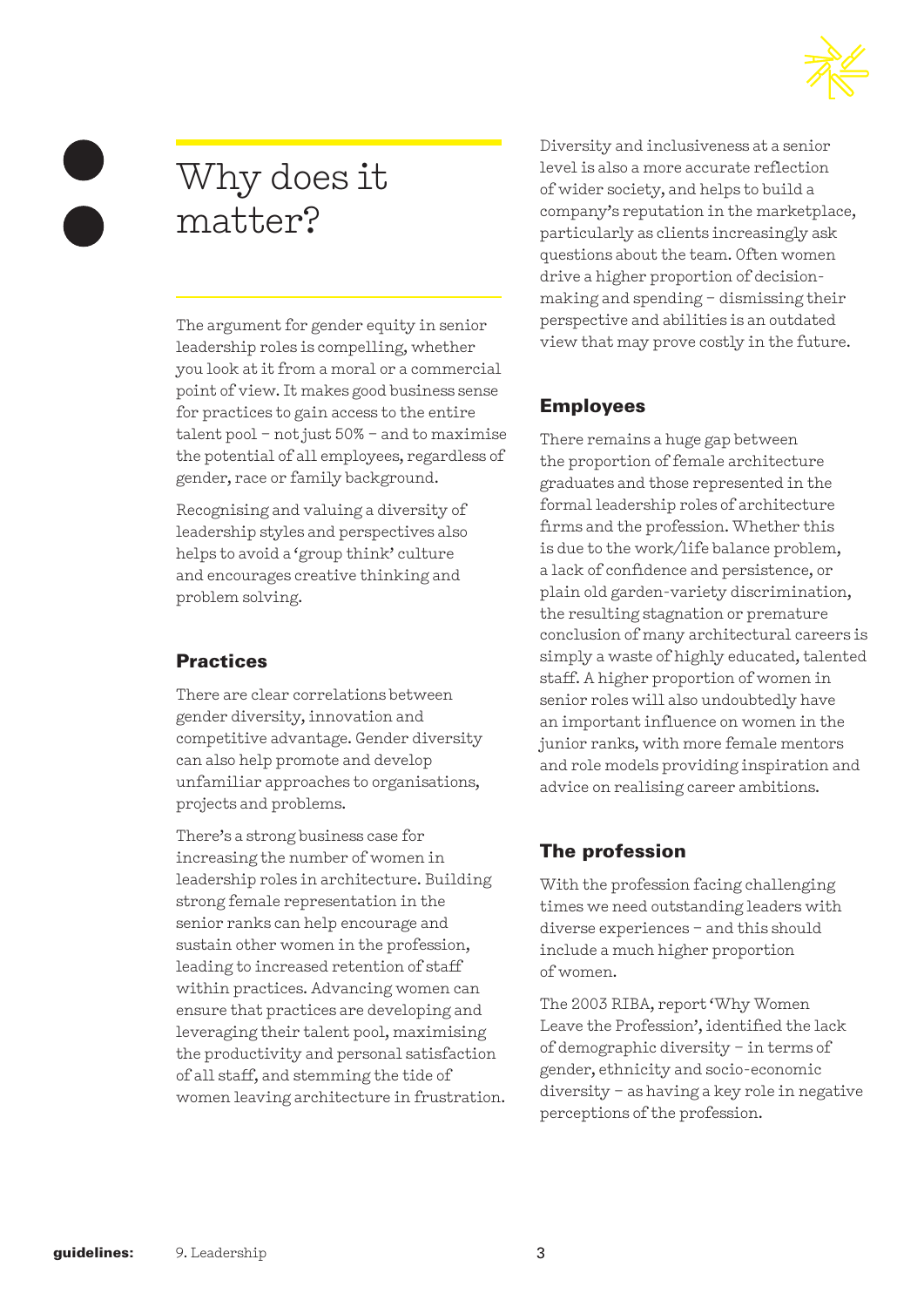

# What can we do?

Practices, individual employees and professional organisations all have important roles to play in increasing the proportion of women in leadership roles within architecture.

We also need strong male leaders to leverage their capacity to promote the business case for gender diversity. The 'champions of change' movement does this as the argument for the equitable representation of male and female senior staff grows among corporations and government in Australia, and internationally.

# Practices

The dearth of women in senior leadership roles is a complex issue, but removing barriers and obstacles to promotion and advancement is critical to addressing the lack of equity in the industry.

Acknowledging the value of a more balanced workforce, and understanding the business case, are fundamental first steps for practices, followed by an assessment and potential adjustment of the structures and biases that have created the existing workplace culture.

# Visibly value difference

Clearly recognise and celebrate difference and diversity to employees, clients and the industry at large. It's important to be aware of the need for gender equity within architecture, but even more important to communicate this understanding to all. Be a good example in policies and actions.

- Incorporate the practice's intention to promote and support diversity into its mission statement, HR policies and business plan.
- Ensure employees are aware of any company policies and actions to improve diversity in the senior ranks.
- Make sure you have diverse teams presenting to clients, to professional and government bodies and awards juries.

# Define the leadership model that works for your practice

Leadership and management structures can vary greatly, from the very formal and hierarchical to informal, flat structures. All can bring advantages. Many architectural practices grow organically and in response to external opportunities and pressures, sometimes with little consideration of how leadership and management structures develop.

- Understand the leadership model and structure currently in place. Does it work effectively? Does it encourage or discourage women to put themselves forward? Are there clear steps in place for those who are interested in leadership positions?
- Be clear about what model works for your practice and articulate this to your employees.
- Be clear about the expectations you have of those in leadership positions and ensure that these are not overlaid with gender bias.
- Communicate with employees who are interested in leadership positions about what steps they need to take to progress.

# A distributed leadership culture

The great thing about leadership, recognition and success is that they aren't finite commodities. A leader isn't just the person who leads the team. Leaders show initiative, think creatively and solve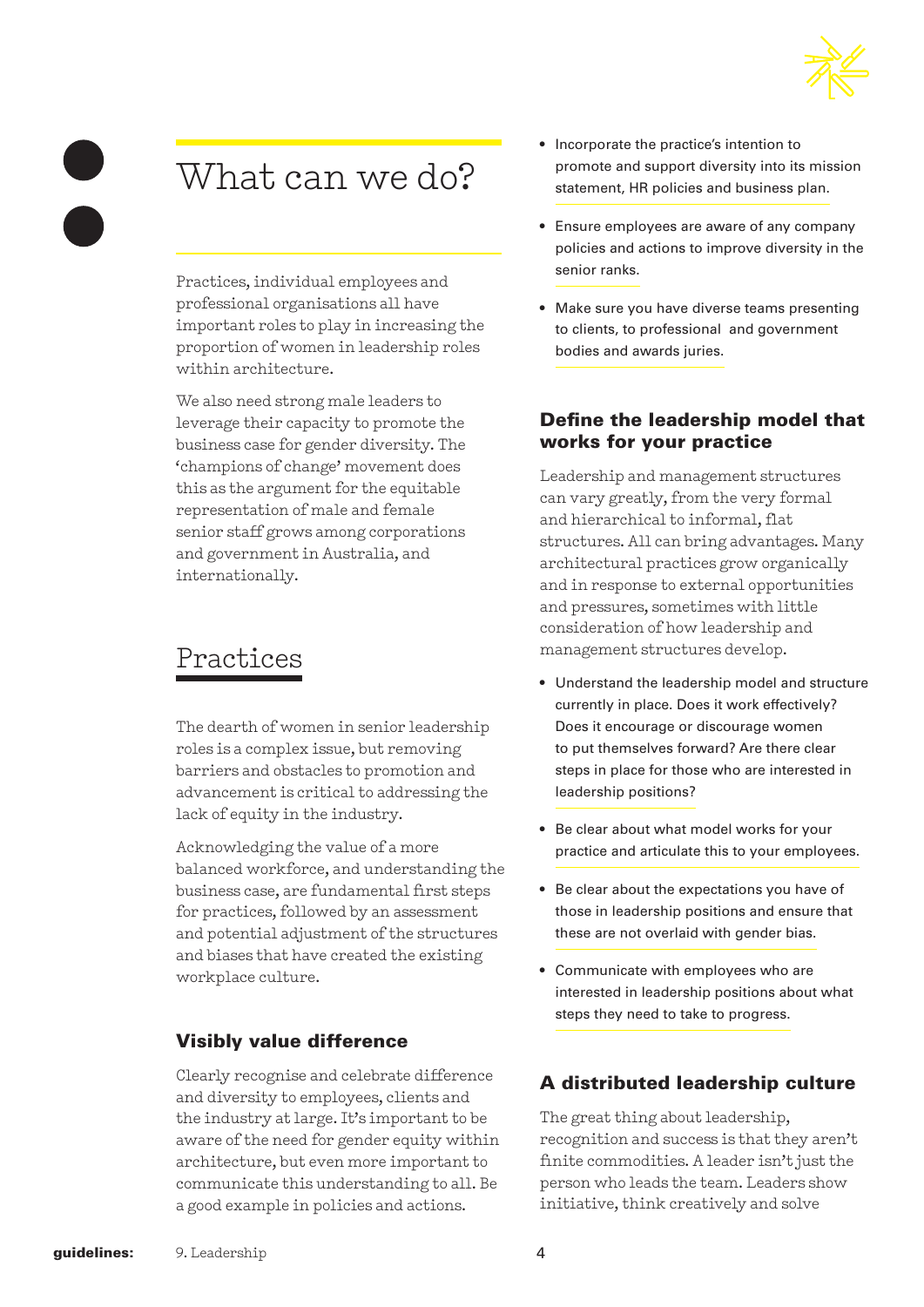

problems autonomously. They inspire and encourage others. These are skills that are valuable at all levels of the organisation.

'Distributed' leadership encourages a culture whereby individuals at all levels see what needs to be done, and are willing and able to influence others to make things happen. This can be a good way to move beyond a hierarchical leadership culture in which individuals await direction from above. It can instil a stronger sense of accountability and ownership in individual staff and help to create stronger job satisfaction throughout the practice.

- Understand leadership in its broader sense and try to make opportunities for staff to show and develop leadership skills.
- Consider giving employees the freedom to make decisions, to be creative, inventive and bold.
- Explore a distributed leadership culture that can give employees leadership experience at all levels, and can help establish pathways for women to access senior leadership roles.

#### Be aware of unconscious bias

Even the most progressive and well intentioned among us tend to default to our culture's norms and stereotypes regarding occupations and behaviours, a phenomenon known as 'unconscious bias'. Many masculine-defined norms still underpin Australian architecture and its leadership. This means that employers need to be aware of their concept of who 'seems' like a leader or has 'potential'.

• Remember, leadership comes in many guises. A leader may well be the charismatic, confident speaker in the middle of the room – but they might also be the calm, disciplined multi-tasker, who knows the strengths and weaknesses of every employee, and knows how to get their best work out of them.

- It's human nature to have biases. Be aware of your own and develop strategies to recognise and manage them. Studies have revealed that people instinctively preference people who resemble themselves.
- Recognise and celebrate different leadership styles.
- Aim for diversity on interview panels, with a mix of genders and ages.

### Take concrete steps towards diverse leadership

Gaining awareness of the specific statistics within your firm is an important step to take. The federal government's Workplace Gender Equality Agency (WGEA) can help you do the numbers, and believes that the best way for a practice to tackle a lack of gender diversity within is to set voluntary organisation-specific representation targets.

Inhouse targets (rather than external quotas) allow a practice to gradually make cultural and structural changes, taking into account the circumstances of the individual practice and its employees. Additional steps include being as aware and inclusive as possible when recruiting, promoting and assigning work and professional development opportunities.

- Access and utilise the WGEA's guidelines and calculator on setting gender diversity targets.
- Ensure that talent is developed equitably. Assign the 'hot jobs' equitably. Give both men and women access to formal leadership development programs.
- Choose to interview at least one woman for any position.
- Ensure that in-house teams are gender-balanced.
- Encourage staff members to nominate for committees in professional organisations.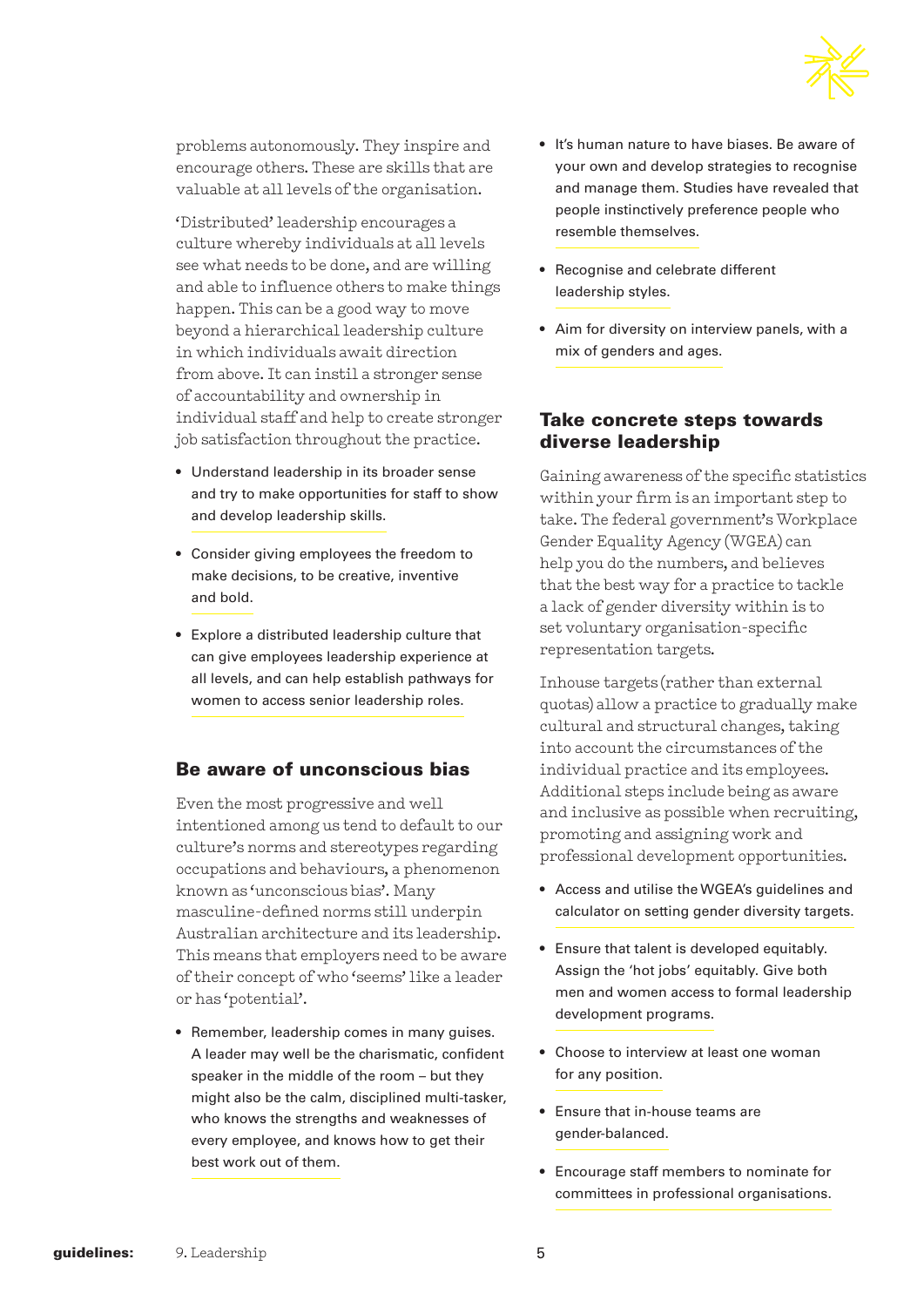

# Offer flexibility at senior levels

Evidence suggests that flexible working practices are still expected to cease at senior levels in many practices. For those with caring responsibilities, this loss of flexibility can deter aspirations to leadership positions – and this can impact differentially on women in the workforce.

Embracing career flexibility in the workplace is an important first step for practices on the road to gender diversity. It can bring enormous dividends, not only in the retention of key staff, but also in their level of commitment, company loyalty and productivity. As flexible working conditions are in high demand for women and men, it's also a valuable way to retain existing or future leaders within the practice.

- Build a culture of trust with all employees. Set goals and measure performance. Focus on outputs and achievement rather than time in the chair. Where and when the work is done may not need to be as rigid as you imagine.
- Emphasise the importance of good communication, whether an employee is in the office or not.

#### Encourage women to put up their hand

Research suggests that many women can be tentative about putting themselves forward, while many men will put their hand up even when they don't have all the requisite experience. This can be readily addressed with encouragement.

- Look out for women who show leadership skills in their day-to-day activities. Encourage them to put their hand up for leadership roles both within the practice and within the wider professional environment.
- Offer support and mentoring to those who you see have potential.

### Communicate expectations and provide adequate support

Support comes in many forms, and from many directions. When putting people into senior positions, the focus can be on facilitating the promotion itself rather than clarifying what is expected at the new, higher level. Some new responsibilities and expectations may be explicit, but others may not.

- If you've been involved in the decision to promote someone to a leadership position, be clear on why you think they're a great fit for the job, and what the new role entails.
- If the leap to a more senior level means new responsibilities outside an employee's previous area of expertise, consider providing training.
- Keep an eye out for any overt hostility or resistance from employees working under female managers or associates. The situation may simply require a gentle reminder, or formal intervention and disciplinary action may be necessary. Remember, under workplace law, the employer is responsible for the actions of employees, and this includes discrimination and bullying.
- Where possible, actively support women participating in the broader profession. This could involve making some office time available for these activities, offering to be a sounding board about initiatives, or facilitating introductions to others with relevant interests and connections.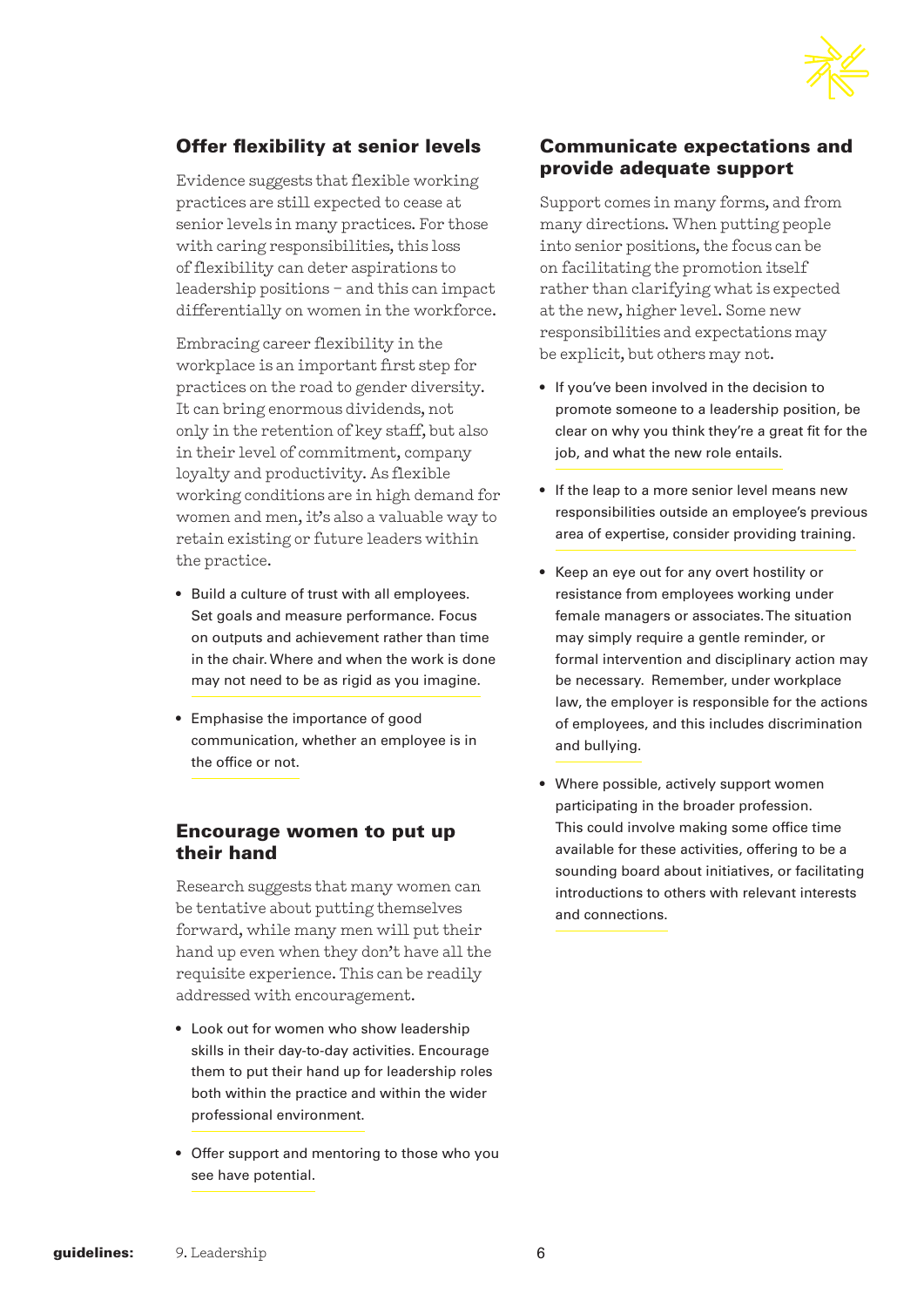

# Employees

There's much to be done by practices and the profession as a whole when it comes to promoting and supporting women in leadership roles, but it's also important for individuals to take responsibility for their ambitions and to strategise to make them happen. There are many steps individuals can take to maximise their career potential, to increase their opportunities for advancement and to be prepared to take that leap into leadership when the opportunity arises.

# Build your confidence

Spending time and effort on building your confidence is an incredibly useful investment. Research has found that underselling capabilities is a common trait for many women, and the responses to the Parlour surveys indicate that some women in Australian architecture have doubts about their skills and experience. (This was not evident in any of the responses from men.)

A lack of confidence can often manifest itself in a reluctance to speak up or seek further challenges and remuneration. This is very damaging to career progression.

- Identify and focus on your key professional skills, abilities and strengths, and regularly revise the list of achievements.
- Say what you think, be visible, take risks.
- If you lack confidence, develop your ability to project it and to speak with confidence and authority. You'll convince others, and ultimately yourself.
- Say yes to new opportunities or projects whenever possible. They could be valuable stepping-stones to future leadership roles. Your confidence will grow with every new accomplishment.

### Promote yourself

Self-promotion may not come naturally to you, but it is incredibly important to gain the visibility required for advancement. If you work hard but sit in the corner waiting to be noticed, you'll be waiting a long time. Make sure others are aware of your abilities and ambitions.

- Get involved in the public culture of architecture. Join committees, speak at events, network. Involvement in the public culture can change the perception of you within the practice and can be useful in promoting your worth to management.
- Use social media. Blog, tweet, speak up, gain followers. Maintain a strong digital footprint that emphasises your skills, opinions and professionalism.
- Critique your attitude at work. Do others perceive you as a positive, can-do person? Or are you burdened by negativity and overinvolvement in office politics? If necessary, choose to lean towards the positive. The pay-off to your work reputation could be huge.

# Be proactive

Be proactive at work. Speak to your employer about your ambitions and put yourself forward when there is an opportunity for new challenges and personal growth.

- Search out the people, skills and jobs that you need to take you where you want to go.
- Ask questions, keep abreast of what's happening within your firm, and the profession as a whole.
- If you are unhappy with your progress at work, consider moving to another firm that can offer you fresh skills and opportunities for advancement.
- Identify companies with equitable recruitment and promotion policies in place. Make contact.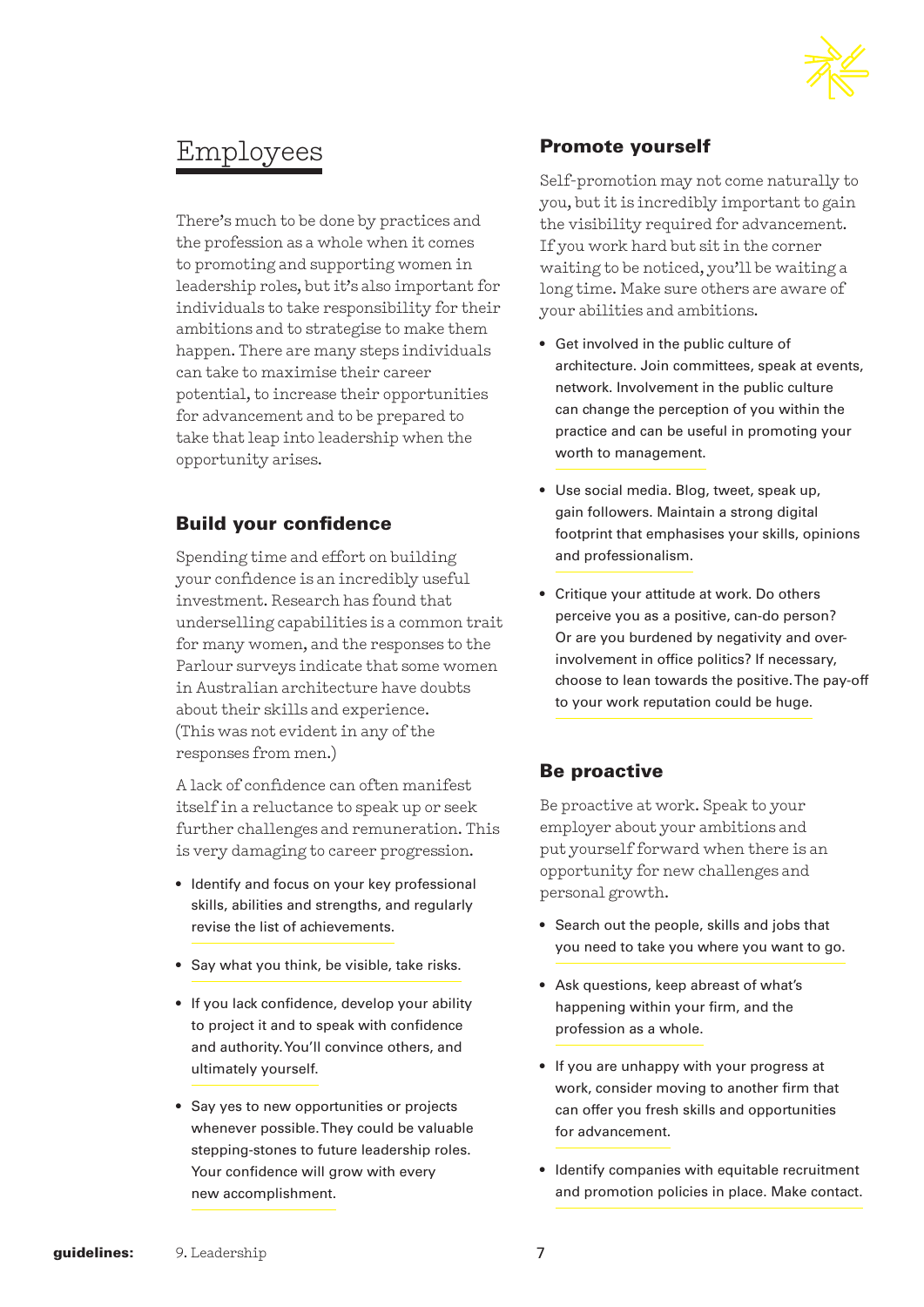

- Volunteer for inhouse tasks that will test your leadership abilities and show your employer that you're capable of more.
- Find a mentor. **:** *See Parlour guide: Mentoring.*

### Know your own leadership style

Some female professionals feel enormous pressure to follow the leadership style of their male counterparts when it comes to managing teams and projects. The stereotypical male interaction style is loosely characterised by decisive action and an authoritative approach.

It's important to learn leadership skills and techniques, but not at the expense of your own natural style and skillset. Increasingly, so-called 'feminine' traits – such as patience, flexibility and good communication – have been identified as being highly effective in leadership roles.

- Stay true to your own style of management and leadership. Explore ways to work with this and leverage it.
- Recognise that you have innate strengths. If creativity, collaboration and support are your main drivers, trust in them. They can foster enormous benefits for business, such as teambuilding and increased personal investment and commitment from project participants.
- If your instinctive leadership style does not conform to the clichés of 'feminine' attributes, don't try to change in that direction either.

### Persist, persist, persist

That elusive leadership position will likely only come after years of persistence. There will inevitably be missteps along the way. You may fail at the first attempt. But it's essential to keep your ambition in sight and continue to work towards your goal.

# The profession

Professional bodies and organisations are in a strong position to formally recognise the need to increase the participation of women in senior leadership roles, and to facilitate change within practice and within the public culture of architecture.

### Advocacy and research

Increasing the proportion of women in leadership roles will take time. Professional organisations are in a good position to raise awareness around the issue, and to educate architects on the importance of gender equity.

- Conduct or sponsor further research and provide resources relating to women's representation within senior roles in architecture.
- Promote universal access to flexible working conditions within architecture.
- Highlight and formally recognise the practicesthat successfully achieve diversity within their senior ranks, and advocate for equality across the industry.

### Equitable female representation in the professional organisations

There are many leadership opportunities within professional organisations, and women should be encouraged and supported to participate.

### Encourage the setting of targets

The professional organisations could throw their weight and support behind the Workplace Gender Equality Agency's initiative for individual companies to set internal targets to raise the proportion of women in senior roles.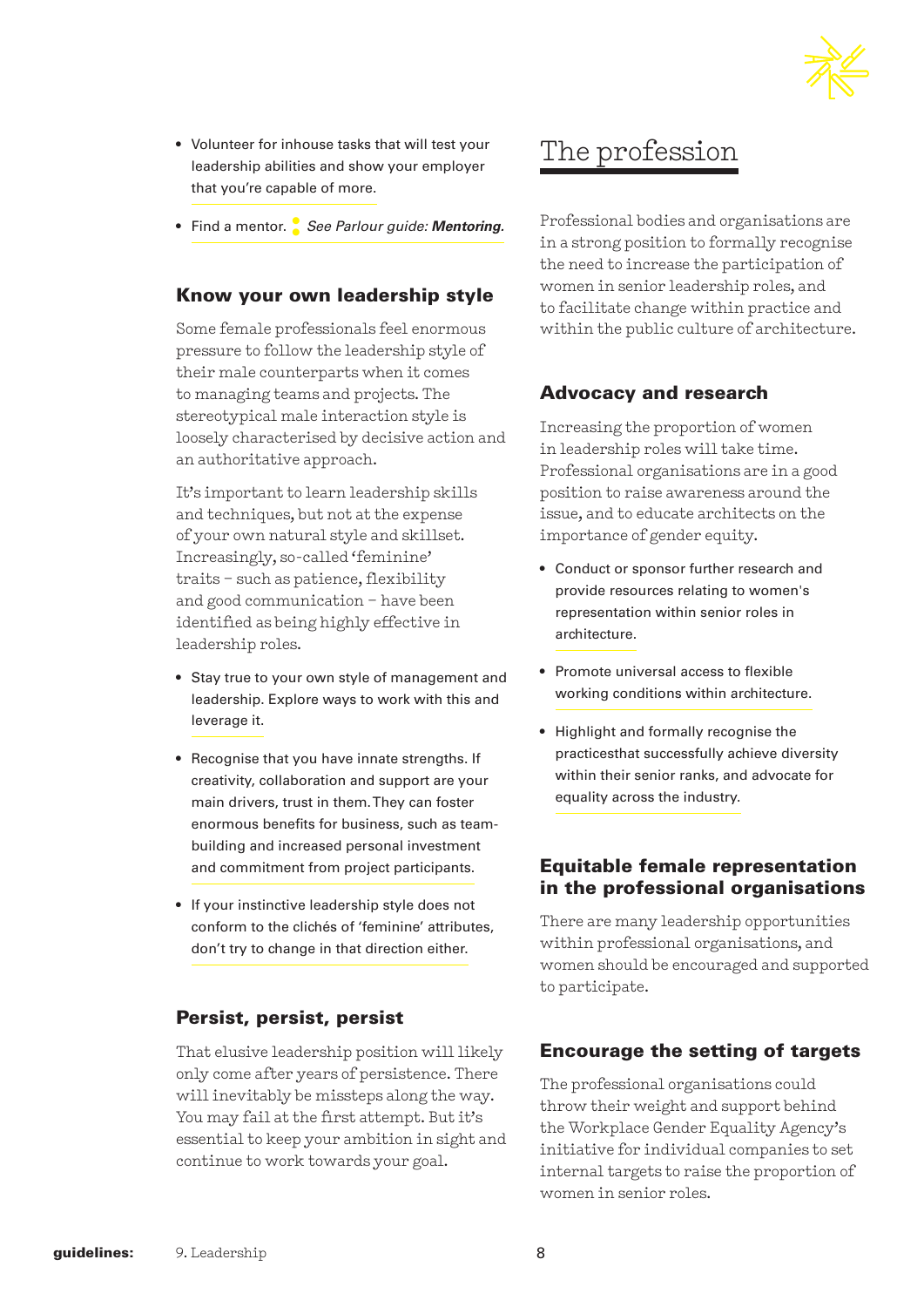

# Further resources

There is a large amount of material available on women and leadership from other fields and professions. Much of this is readily applicable to architecture and is well worth reading in detail.

#### How to Set Gender Diversity Targets

Workplace Gender Equality Agency

https://www.wgea.gov.au/sites/default/files/ SETTING-GENDER-TARGETS-Online-accessible.pdf

https://www.wgea.gov.au/learn/ about-setting-gender-targets)

#### Women in Leadership

Human Rights Commission

http://www.humanrights.gov.au/publications/ women-leadership

#### Increasing the Number of Women in Senior Executive Positions

Business Council of Australia

www.bca.com.au/publications/increasing-thenumber-of-women-in-senior-executive-positions

#### Why Diversity Matters Catalyst

http://catalyst.org/knowledge/why-diversity-matters

#### What Stops Women from Reaching the Top? Confronting the Tough Issues Bain & company

http://www.bain.com/offices/australia/en\_us/ publications/what-stops-women-from-reaching-thetop.aspx

#### Good Intentions, Imperfect Execution? Women Get Fewer of the 'Hot Jobs' Needed to Advance

**Catalyst** 

http://www.catalyst.org/knowledge/good-intentionsimperfect-execution-women-get-fewer-hot-jobsneeded-advance

#### The Business Case for Women as Leaders: One Woman is not Enough Chief Executive Women (CEW)

http://www.advancingwomen.com.au/public/The business case for women as leaders.pdf

#### Rights and responsibilities

The *Sex Discrimination Act 1984* makes it unlawful to discriminate against an employee because of their gender (or any characteristics specific to gender or generally believed to be specific to gender). The Act states that it is unlawful for an employer to deny an employee access to opportunities for promotion, transfer or training, or to any other benefits associated with employment.

The *Workplace Gender Equality Act 2012* focuses on gender equality between women and men in the workforce, and promotes the elimination of discrimination based on family and caring responsibilities. It acknowledges that workplace practices have not caught up with the modern world, and companies need assistance in making the necessary adjustments. It requires that all non-public sector organisations with 100 or more employees report on actual gender equality outcomes within their organisation. The Workplace Gender Equality Agency is charged with collecting the data, identifying problems and offering companies the opportunity to work with them to improve their outcomes.

Note: This is offered as an overview only. Readers are reminded that legislation may change and they are advised to check current legislation at the time of reading.

continued overleaf ...